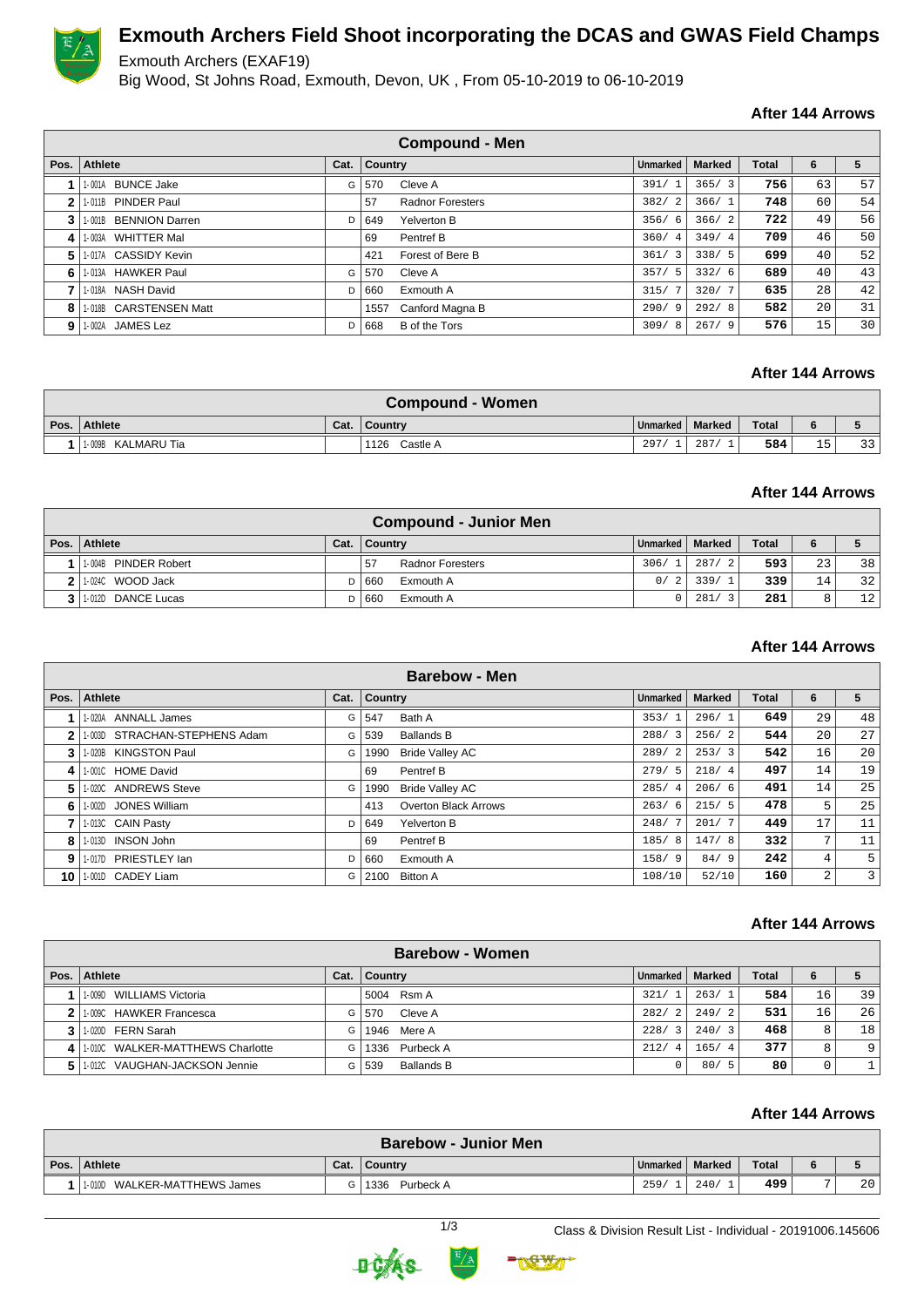

# **Exmouth Archers Field Shoot incorporating the DCAS and GWAS Field Champs**

Exmouth Archers (EXAF19)

Big Wood, St Johns Road, Exmouth, Devon, UK , From 05-10-2019 to 06-10-2019

#### **After 144 Arrows**

| Longbow - Men                    |      |                       |                   |     |       |  |    |  |  |
|----------------------------------|------|-----------------------|-------------------|-----|-------|--|----|--|--|
| Pos. Athlete                     | Cat. | ∣ Countrv             | Unmarked   Marked |     | Total |  |    |  |  |
| <b>HORNSBY Richard</b><br>1-023D |      | 544<br>Burnham C of A | 206/              | 151 | 357   |  | 14 |  |  |

## **After 144 Arrows**

| Longbow - Women   |      |                 |                   |     |       |          |    |  |  |
|-------------------|------|-----------------|-------------------|-----|-------|----------|----|--|--|
| Pos. Athlete      | Cat. | ∣ Country       | Unmarked   Marked |     | Total |          |    |  |  |
| 1-004C WISE Freya |      | Kendal B<br>951 | 117/              | 64/ | 181   | <b>.</b> | 4' |  |  |

### **After 144 Arrows**

|      | <b>Traditional - Men</b> |      |                      |          |                     |              |             |   |  |  |  |
|------|--------------------------|------|----------------------|----------|---------------------|--------------|-------------|---|--|--|--|
| Pos. | Athlete                  | Cat. | Country              | Unmarked | Marked              | <b>Total</b> | 6           |   |  |  |  |
|      | 1.018C EDWARDS Bob       |      | D   630<br>Newquay B | 123/1    | 69/1                | 1921         |             | 5 |  |  |  |
|      | 2 1.002C SMITH Nick      | G    | 1807<br>Frome Town A | 85/2     | 60/2                | 145          | ົ<br>∠      | 4 |  |  |  |
|      | 1-017C NEILL Seth        |      | Redruth A<br>  654   | 78/3     | 54/<br>$\mathbf{3}$ | 132          | $\sim$<br>∠ | 2 |  |  |  |

## **After 144 Arrows**

| <b>Traditional - Junior Men</b> |      |                    |          |        |              |   |  |  |  |  |
|---------------------------------|------|--------------------|----------|--------|--------------|---|--|--|--|--|
| Pos. Athlete                    | Cat. | ∣ Countrv          | Unmarked | Marked | <b>Total</b> | 6 |  |  |  |  |
| BROWN Ben<br>1-011D             |      | i 660<br>Exmouth A | 125/     | 106/   | 231          | ∠ |  |  |  |  |

### **After 144 Arrows**

|      | <b>American Flatbow - Men</b> |      |                         |          |        |              |                       |      |  |  |  |  |
|------|-------------------------------|------|-------------------------|----------|--------|--------------|-----------------------|------|--|--|--|--|
| Pos. | Athlete                       | Cat. | Country                 | Unmarked | Marked | <b>Total</b> | 6                     |      |  |  |  |  |
|      | 1018D TWIGG Rob               | D I  | Exmouth A<br>  660      | 208/2    | 177/1  | 385          | 8                     | 14 I |  |  |  |  |
|      | $2$   1-022C IVES Terry       | G    | Canford Magna B<br>1557 | 223/1    | 148/2  | 371          |                       | 14   |  |  |  |  |
|      | $3$   1-003C EVANS $\lambda$  | D    | 660<br>Exmouth A        | 113/4    | 87/3   | 200          |                       |      |  |  |  |  |
|      | 1-021D SCRAGG Andrew          | G I  | 2100 Bitton A           | 182/3    |        | 182          | $\tilde{\phantom{a}}$ | 7    |  |  |  |  |

#### **After 144 Arrows**

|                | <b>American Flatbow - Women</b> |      |                  |          |           |              |   |            |  |  |  |
|----------------|---------------------------------|------|------------------|----------|-----------|--------------|---|------------|--|--|--|
|                | Pos. Athlete                    | Cat. | ∣ Country        | Unmarked | Marked    | <b>Total</b> | 6 |            |  |  |  |
|                | <b>TWIGG Sophie</b><br>1-023C   |      | 660<br>Exmouth A | 137/     | 114/      | 251          |   | 4          |  |  |  |
| 2 <sub>1</sub> | 11-0110 BROWN Samantha          |      | 660<br>Exmouth A | 85/      | 43/<br>-2 | 128          | ∠ | $\epsilon$ |  |  |  |

#### **After 144 Arrows**

| <b>Compound Barebow - Men</b> |                              |  |                |          |                        |              |    |    |  |
|-------------------------------|------------------------------|--|----------------|----------|------------------------|--------------|----|----|--|
|                               | Pos.   Athlete               |  | Cat.   Country | Unmarked | Marked                 | <b>Total</b> | 6  |    |  |
|                               | 1-022D HART Gary             |  | Archery GB     | 314/2    | 300/                   | 614          | 24 | 32 |  |
|                               | <b>PRICE Simon</b><br>1-010A |  | 5004 Rsm A     | 317/     | 289/<br>$\overline{2}$ | 606          | 21 | 34 |  |

#### **After 144 Arrows**

| <b>Recurve Freestyle - Men</b> |                                 |      |         |                         |                        |                        |              |    |    |  |
|--------------------------------|---------------------------------|------|---------|-------------------------|------------------------|------------------------|--------------|----|----|--|
|                                | Pos.   Athlete                  | Cat. | Country |                         | Unmarked               | Marked                 | <b>Total</b> | 6  |    |  |
|                                | 1-017B PINDER Ryan              |      | 57      | <b>Radnor Foresters</b> | 334/1                  | 292/1                  | 626          | 23 | 42 |  |
|                                | 1-024A PLEASANCE Chris          | G'   | 539     | Ballands B              | 308/2                  | 269/21                 | 577          | 23 | 21 |  |
|                                | 1-024B ALLAM Steve              |      | 413     | Overton Black Arrows    | 291/<br>$\overline{3}$ | 230/6                  | 521          | 11 | 21 |  |
|                                | <b>TIDESWELL Tony</b><br>1-011A |      | 951     | Kendal B                | 271/<br>- 5            | 239/<br>$\overline{4}$ | 510          | -  | 24 |  |